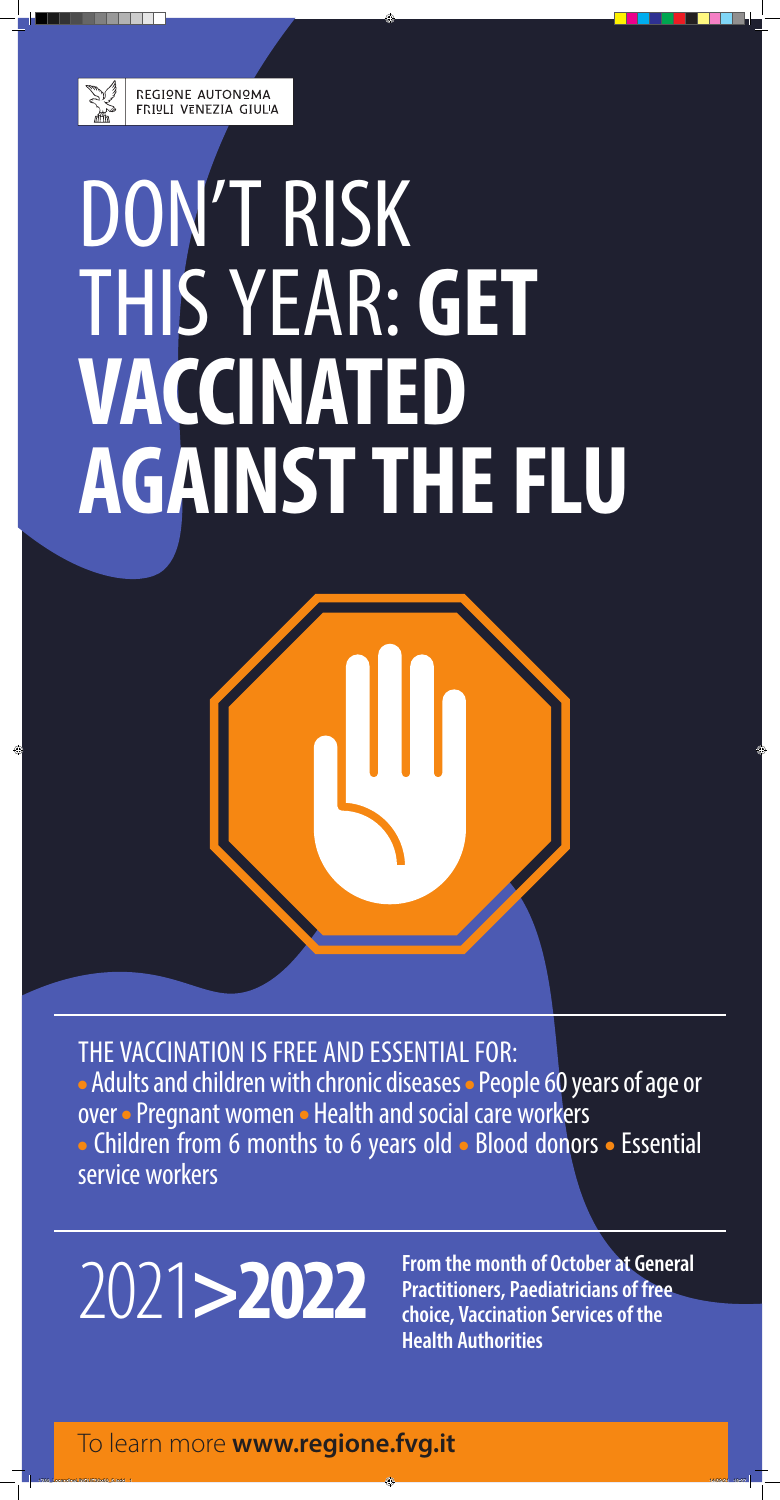

# ARE YOU A HEALTHCARE WORKER? **GET VACCINATED AGAINST THE FLU**

**Practitioners, Vaccination Services of the Health Authorities** 

The flu vaccination is essential to reduce complications related to the flu, Emergency Department hospital admissions and to simplify diagnosis. By getting vaccinated, you can protect your family, colleagues and patients

### **2022** From the month of October at General Practitioners, Vaccination Services of the Health Authorities

### To learn more **www.regione.fvg.it**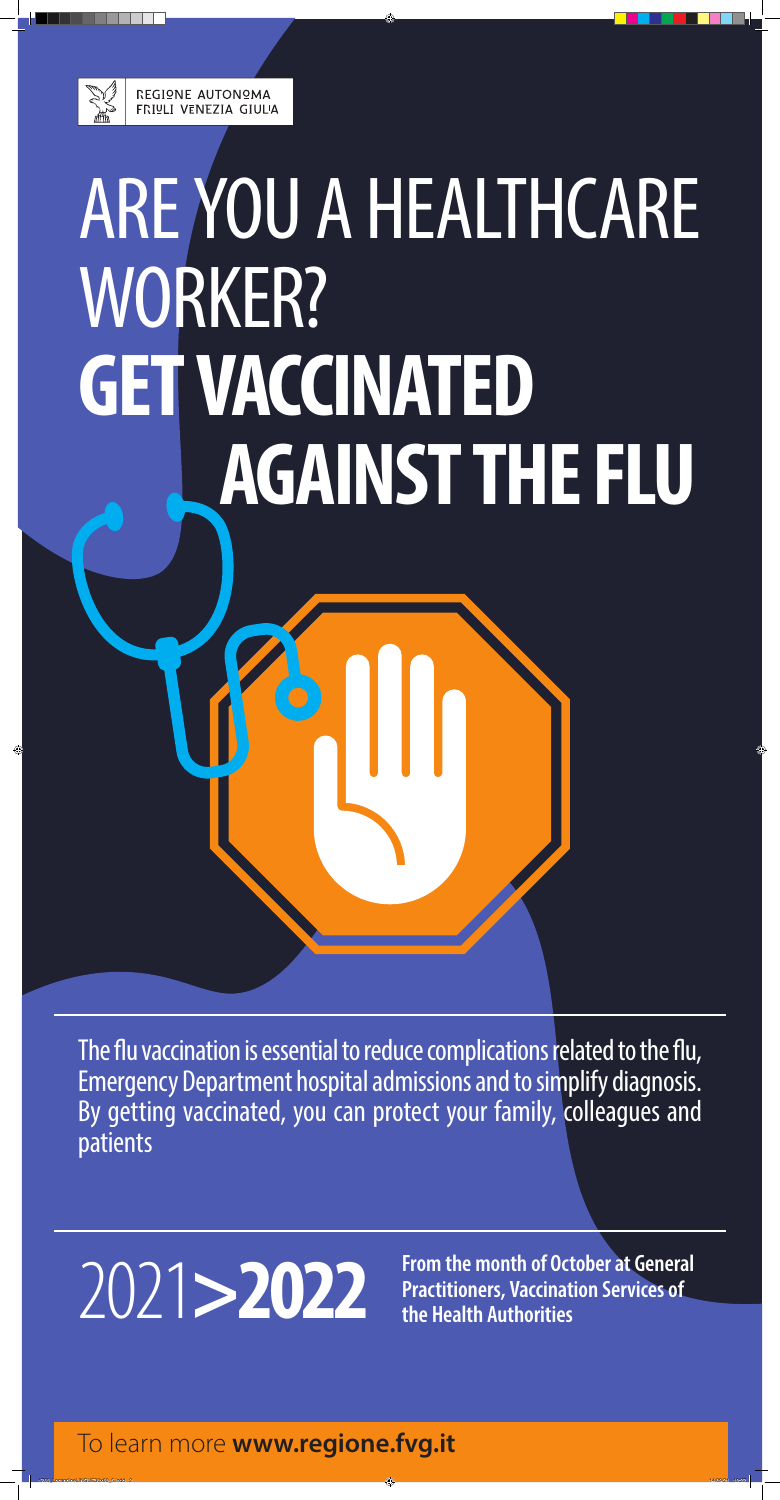

REGIONE AUTONOMA FRIULI VENEZIA GIULIA

# ARE YOU A BLOOD DONOR? **GET VACCINATED AGAINST THE FLU**



### 2021**>2022**

The vaccination is free and essential. It is the best way to protect yourself and avoid the lack of blood donations during the flu season

To learn more **www.regione.fvg.it**

**From the month of October at General Practitioners, Vaccination Services of the Health Authorities**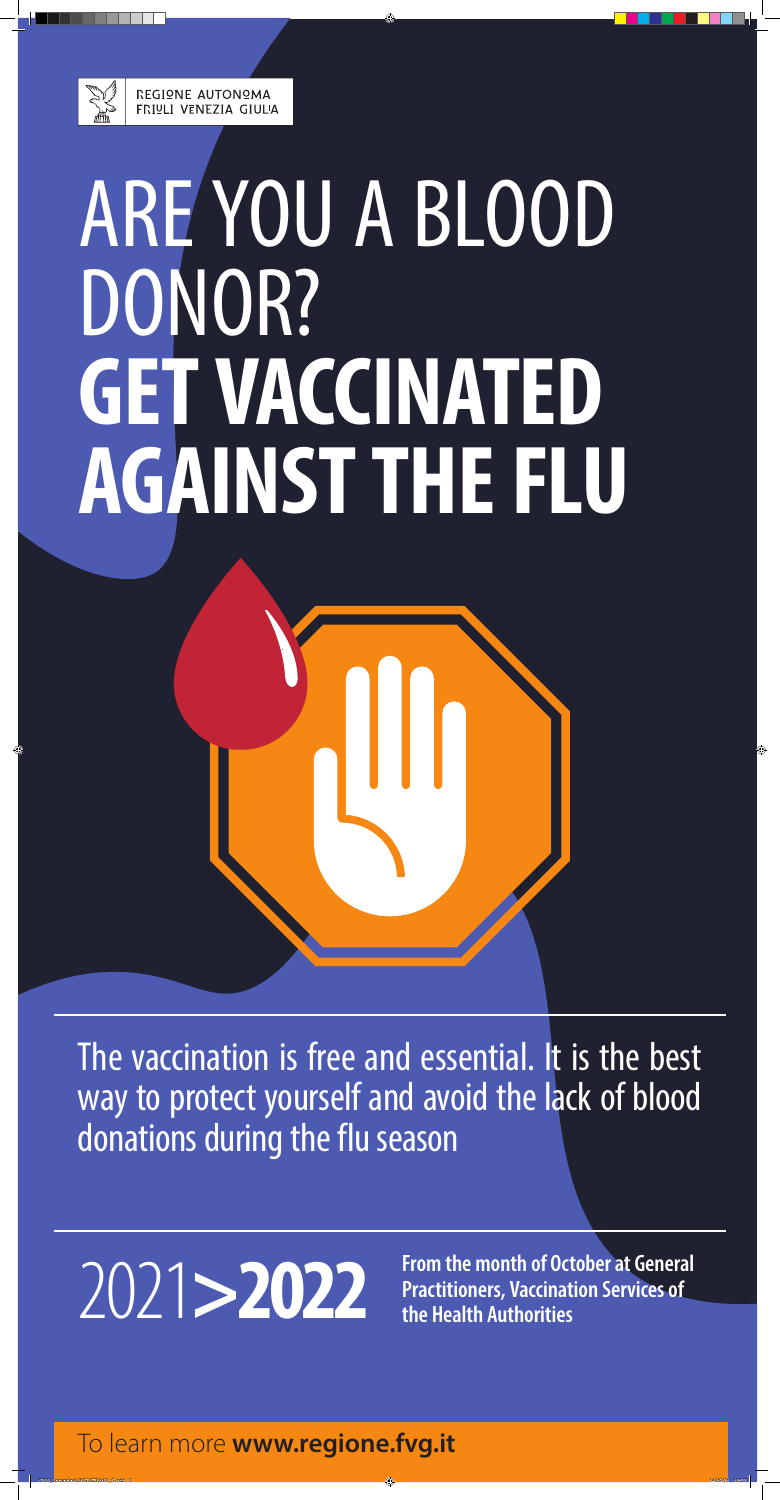

## MUMS DON'T RISK THIS YEAR: **GET VACCINATED AGAINST THE FLU**

# 2021**>2022**

### To learn more **www.regione.fvg.it**

Remember that if you are pregnant during the flu period, it is very important to get vaccinated to avoid complications for you and your child! If you did not get vaccinated during pregnancy, you can do it soon after the birth.

> **From the month of October at General Practitioners and vaccination services of the Health Authorities**